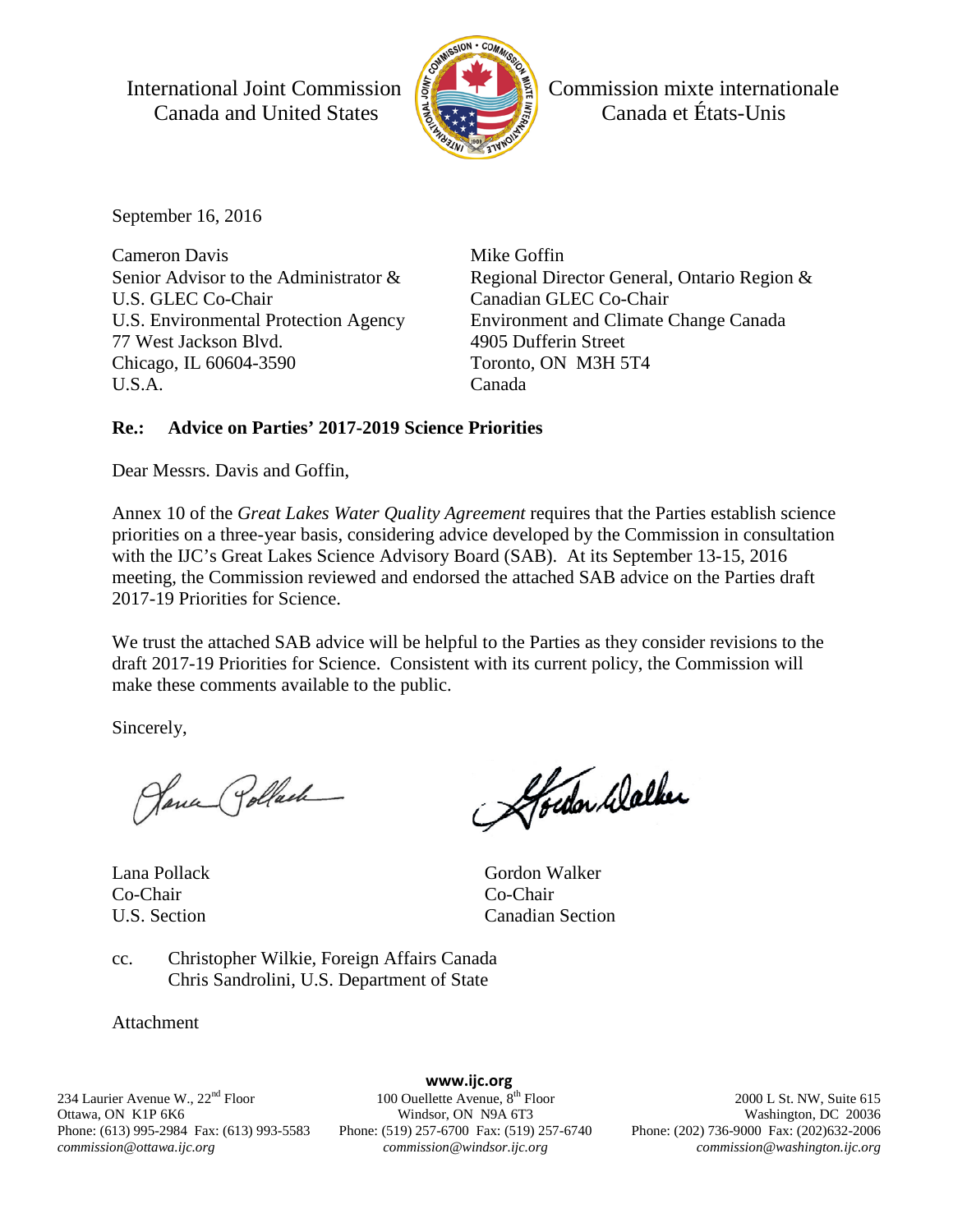#### **INTERNATIONAL JOINT COMMISSION SCIENCE ADVISORY BOARD**

#### **ADVICE ON PARTIES' DRAFT PRIORITIES FOR SCIENCE**

#### **August 30, 2016**

#### **Introduction**

Annex 10 (Science) of the Great Lakes Water Quality Agreement assigns the International Joint Commission (IJC) and its Science Advisory Board (SAB) a role in providing input to the Parties on priority science issues on a three year basis.

The Parties' initial Draft Priorities for Science and Action (2017-19) was provided to the IJC and others at the Great Lakes Executive Meeting (GLEC) on June 1-2, 2016 (attached) for review and comment. The SAB understands that revised Priorities for Science and Action (2017-19) will be announced by the Parties at the Great Lakes Public Forum planned for October 4-6, 2016.

The relevant excerpt from Annex 10 of the Agreement is pasted below, with italics added for emphasis:

#### C. Science Review, Priority-Setting and Coordination

The Parties, in cooperation and consultation with State and Provincial Governments, Tribal Governments, First Nations, Métis, Municipal Governments, watershed management agencies, other local public agencies, and the Public, shall:

1. undertake a review of available scientific information to inform management actions and policy development. Priority issues to be addressed through this review of available scientific information shall be established on a three-year basis by the Parties in consultation with the Great Lakes Executive Committee, *considering advice developed by the Commission in consultation with the Great Lakes Science Advisory Board*;

2. *identify science priorities, taking into account recommendations of the Commission*;

This document summarizes the SAB's advice to the Parties on the attached Draft Priorities for Science<sup>[1](#page-1-0)</sup>. This advice benefitted from input provided by the IJC's Water Quality Board. General comments that apply to all Agreement Annexes are presented first, followed by general and specific advice on each of the Agreement's 10 Annexes. Editorial comments are presented last. The SAB's recommendations are **bolded** where they appear in this advice.

<span id="page-1-0"></span> $1$  The Agreement does not invite input on the Priorities for Action, and therefore comments are limited to Priorities for Science.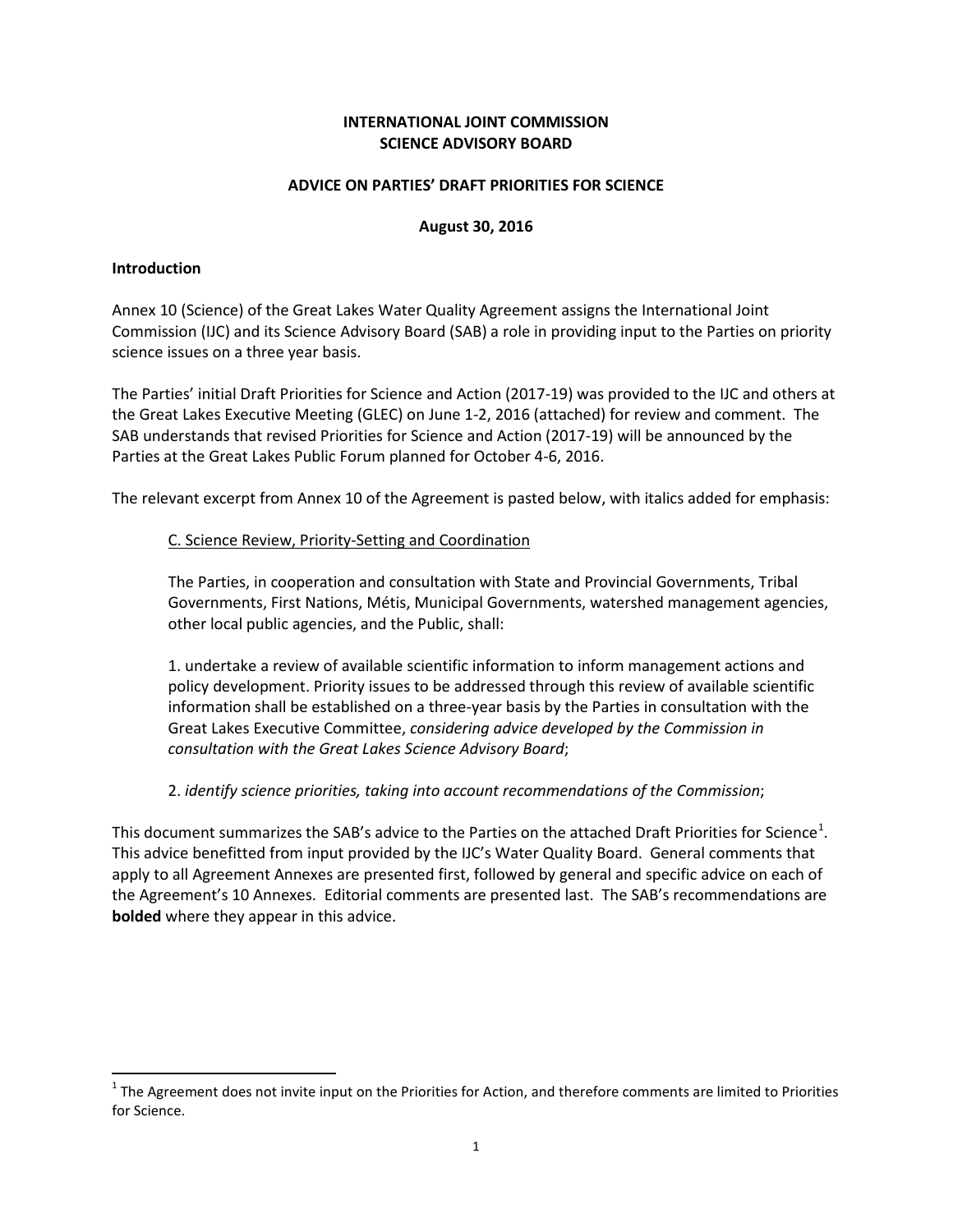### General

Through its review, the SAB found that a majority of the draft Priorities for Science are appropriate and consider many of the prevailing science issues associated with the subject matter related to each Annex. The Parties are to be commended for presenting such a complete draft on a timeline that allows for input and feedback from GLEC members, the IJC's SAB, and others.

The SAB finds that many of the draft Priorities for Science (2017-19) are similar to the Priorities for Science in place for 2014-16. This is presumably a reflection of the fact that science requirements to respond to the Basin's resource values and varied stressors are complex and take time to develop. **Where applicable, the SAB recommends that renewed Priorities for Science reflect any science advancements that have been made since the 2014-16 Priorities for Science were established.**

The SAB notes that some Priorities for Science are stated in more general terms than others. **To the extent possible, the SAB recommends that all Priorities for Science be stated with as much specificity as possible.** Some of SAB's recommendations related to various Annexes improve the specificity of draft Science Priorities. Additionally, the SAB encourages the Parties to develop and make available performance metrics associated with each Priority for Science. This would provide greater clarity and transparency on the Parties' own expectations for the triennial period, and improve accountability.

### Annex 1 – Areas of Concern

The SAB observes that Annex 1 is one of three Annexes which have no draft Priorities for Science.

Notwithstanding the fact that the Parties have ongoing long term monitoring programs for each lake, the SAB has observed that the intensity of monitoring activities in an AOC diminishes substantially once an AOC is delisted, to the extent that deterioration of conditions in an AOC following delisting may not be detected in a timeframe that is appropriate. **Accordingly, the SAB recommends the following Priorities for Science be added:**

- **Define long-term monitoring requirements to ensure the status of continuous recovery in delisted AOCs.**
- **Develop a set of general best practices criteria for long-term monitoring for each BUI, modified as appropriate by local conditions.**

Two Annex 1 Task Team reports were recently released by the Parties – a situational analysis and guidance related to AOCs in recovery. The SAB observes that those reports included several recommendations related to science-based issues. **The SAB recommends that those report recommendations be included in the Parties Priorities for Science, as appropriate.**

The Agreement includes language related to listing new AOCs. **The SAB recommends that the Parties define the criteria for listing new AOCs[2](#page-2-0) and ensure that ongoing monitoring programs at potential (i.e., degraded) sites are adequate to warn that a potential AOC may be developing.**

<span id="page-2-0"></span> $2$  The IJC's List/Delist Criteria for Great Lakes AOCs provides useful guidance (available at [http://www.ijc.org/rel/focus/listdelist/lidemain.html\)](http://www.ijc.org/rel/focus/listdelist/lidemain.html).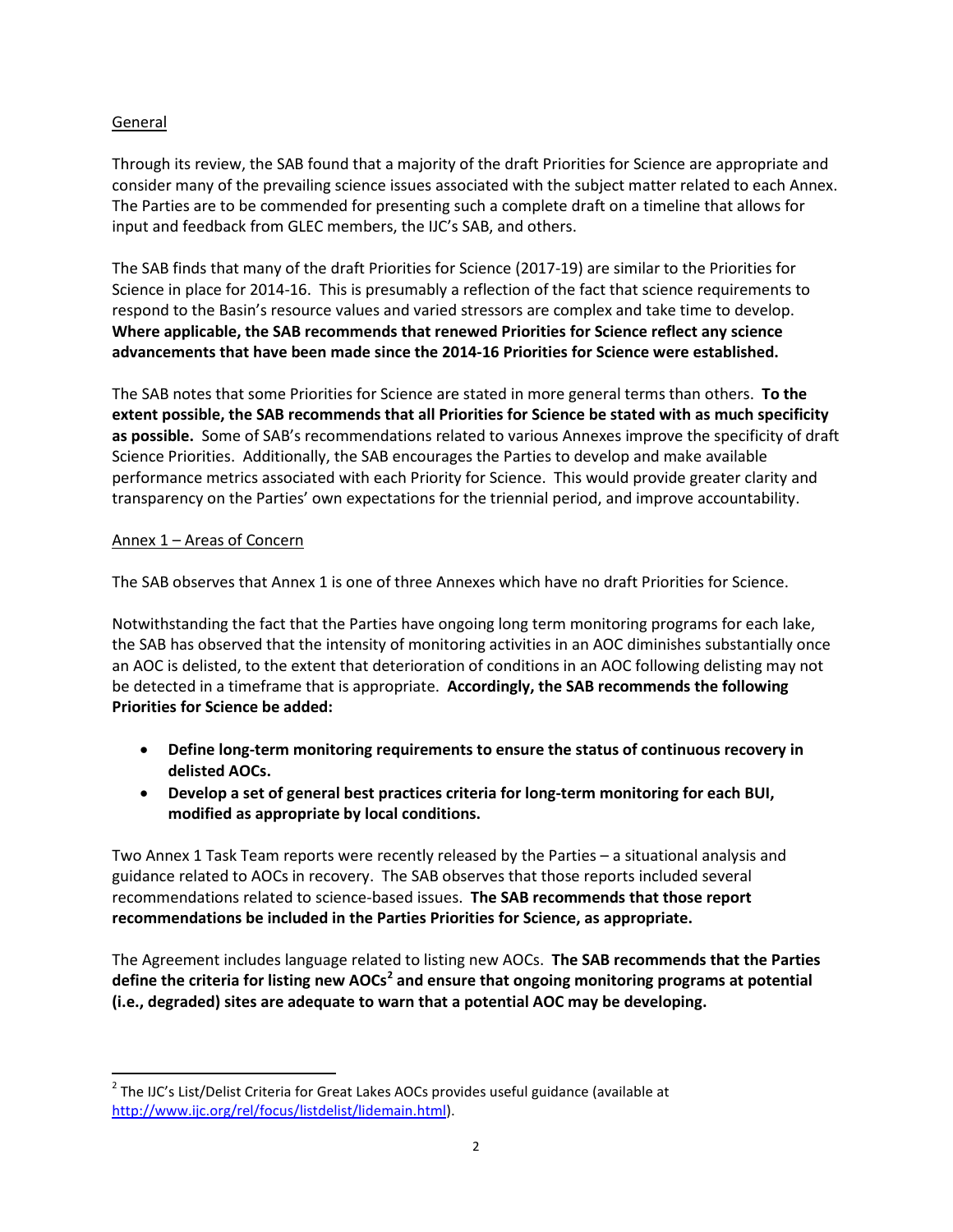#### Annex 2 – Lakewide Action and Management Plans

**The SAB recommends that connecting channels (including Lake St. Clair) be added to the Priority for Science to make it consistent with the language included in Annex 2 (changes in italics):**

• **Identify and address lake-specific priorities for science and monitoring through CSMI and LAMP processes. The Lake Partnerships will identify CSMI-focused science and monitoring priorities for Lake Erie** *and the St. Clair River, Lake St. Clair, and the Detroit River* **in 2017, Lake Michigan in 2018, and Lake Superior in 2019.**

### Annex 3 – Chemicals of Mutual Concern

The role of Annex 3 in developing indicators/performance measures related to CMCs is ambiguous in the first draft Priority for Science. This ambiguity should be clarified. If the evaluation of new CMCs as indicators is an output of other work flow processes, then the first Priority for Science should be revised to read:

• Undertake research, monitoring and surveillance activities identified in binational strategies, to address information gaps and needs for Chemicals of Mutual Concern as well as in support of future performance measurement/indicators work.

Both the U.S. and Canada have domestic programs to screen for chemicals that may eventually be nominated as CMCs (e.g., Canadian Environmental Protection Act, and as part of the revised Toxic Substances Control Act), however, it is important to consider an approach that is useful and appropriate under the Great Lakes Water Quality Agreement. Existing processes need to be harmonized to the extent possible. **Therefore, the SAB recommends an additional Priority for Science:**

• **Examine potential approaches to screen for chemicals that may eventually be nominated as CMCs.**

It is important that this be completed expeditiously to develop a complete list of candidate CMCs.

### Annex 4 – Nutrients

The SAB observes that significant progress in establishing a science-based phosphorus reduction target for Lake Erie has been made by the Parties in collaboration with state and provincial governments, and others since 2013. The first Priority for Science could be adjusted to reflect this.

**The SAB recommends the first Priority for Science be revised to acknowledge current monitoring activities, the importance of adaptive management, and the influence of watershed sources of phosphorus (changes in italics):**

• *Standardize and coordinate* **Establish monitoring techniques and modeling approaches** *within an adaptive management framework* **to enable tracking** *of* **progress** *in reducing watershed sources of phosphorus and attaining* **towards Lake Erie phosphorus load reduction targets.**  *Improve knowledge on approaches for reducing loss of phosphorus from the watershed to Lake Erie.*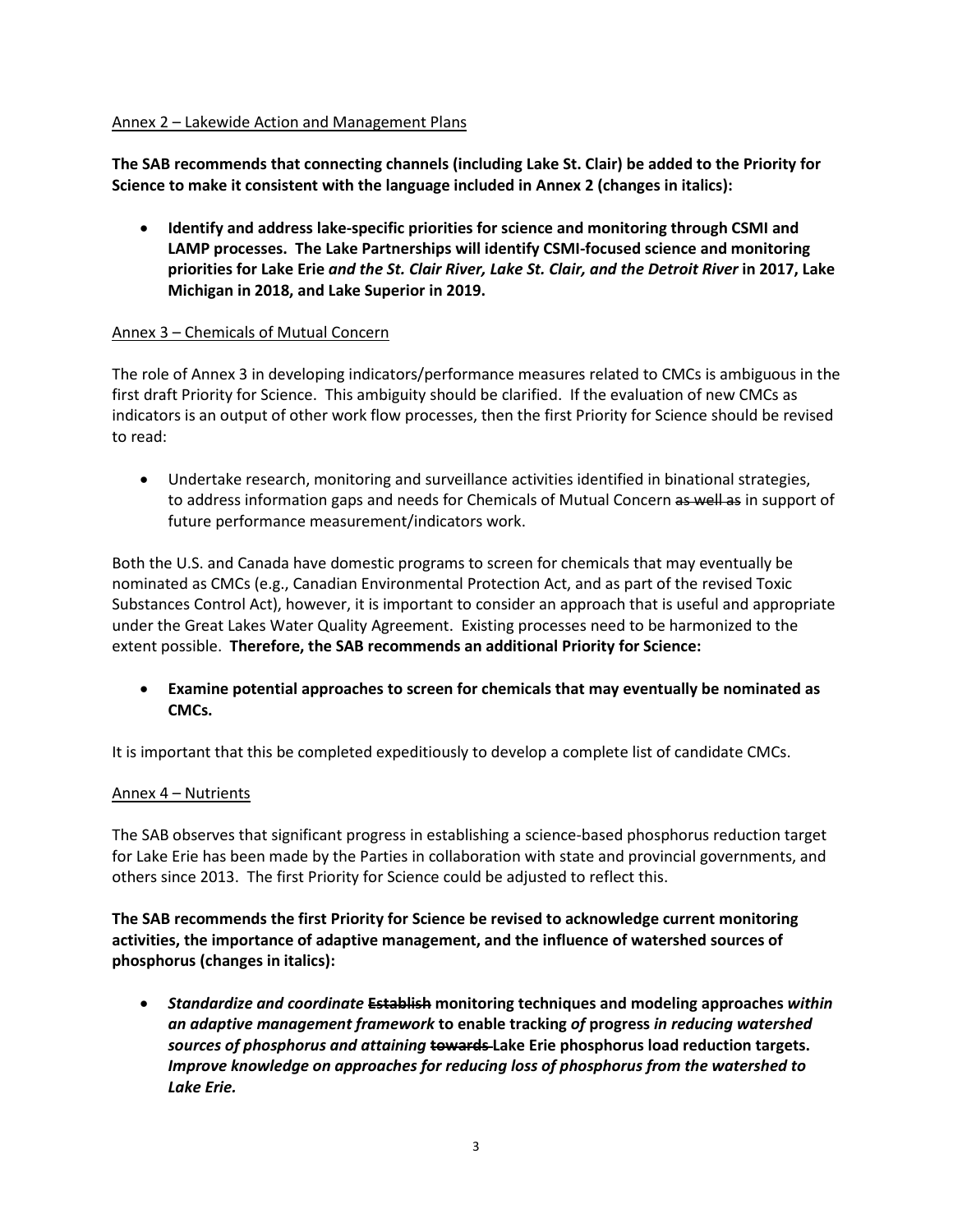**The SAB recommends the second Priority for Science be revised to reflect the importance of climate change on nutrient dynamics by adding a sentence to that Priority (changes in italics):**

• **Continue to identify and fill gaps in research, monitoring and modeling to support future establishment of phosphorus concentrations, loading targets and allocations in the remaining lakes.** *Address gaps in our knowledge on how climate change will affect nutrient dynamics and moderate ecosystem response.*

In large part due to actions implemented following the original Great Lakes Water Quality Agreement, nutrient loads to the lakes have declined dramatically since the 1970s. Reduced loadings coupled with more recent changes (notably the influence of dreissenid mussels) has resulted in conditions in many locations throughout the lakes where the nearshore is nutrient enriched and the pelagic zone is nutrient deficient. This has led to discussion in the management realm of further nutrient reductions, which may have significant implications for further declines in pelagic productivity. For each lake this issue requires a consideration of tributary loadings, upstream contributions, and internal cycling. **The SAB recommends an additional Priority for Science:**

• **Conduct the research necessary to develop a lake-specific quantitative understanding of the relationship between setting and achieving loading targets for nearshore eutrophication response indicators and the response of offshore trophic conditions.**

### Annex 5 – Discharges from Vessels

The SAB observes that Annex 5 is one of three Annexes which has no draft Priorities for Science. **The SAB recommends the following Priority for Science be added:**

• **Complete an evaluation of the effectiveness of ballast water management technologies for the prevention, detection and treatment of AIS and conduct research into effective monitoring of the performance of those systems.**

#### Annex 6 – Aquatic Invasive Species

**The SAB recommends the fourth draft Priority for Science be revised to read (changes in italics):**

• **Research and develop technologies and methods for control and eradication of AIS** *including prediction of their impacts on ecosystems, with attention to unintended consequences and ecological risks***.**

The SAB supports the listed Priorities for Science, but notes that none of them directly addresses the impacts of AIS. A major priority should be to identify and rank emerging and future invasion threats for management attention, based on their likelihood to disrupt ecosystems or harm a valuable resource. This likelihood can vary greatly across species and even across populations of a single species through space and time. For example, under changing environmental conditions (e.g. water temperature), some high-impact species may become less problematic, whereas others that are currently innocuous could be triggered to become an invasive pest. **Therefore the SAB recommends an additional Priority for Science:**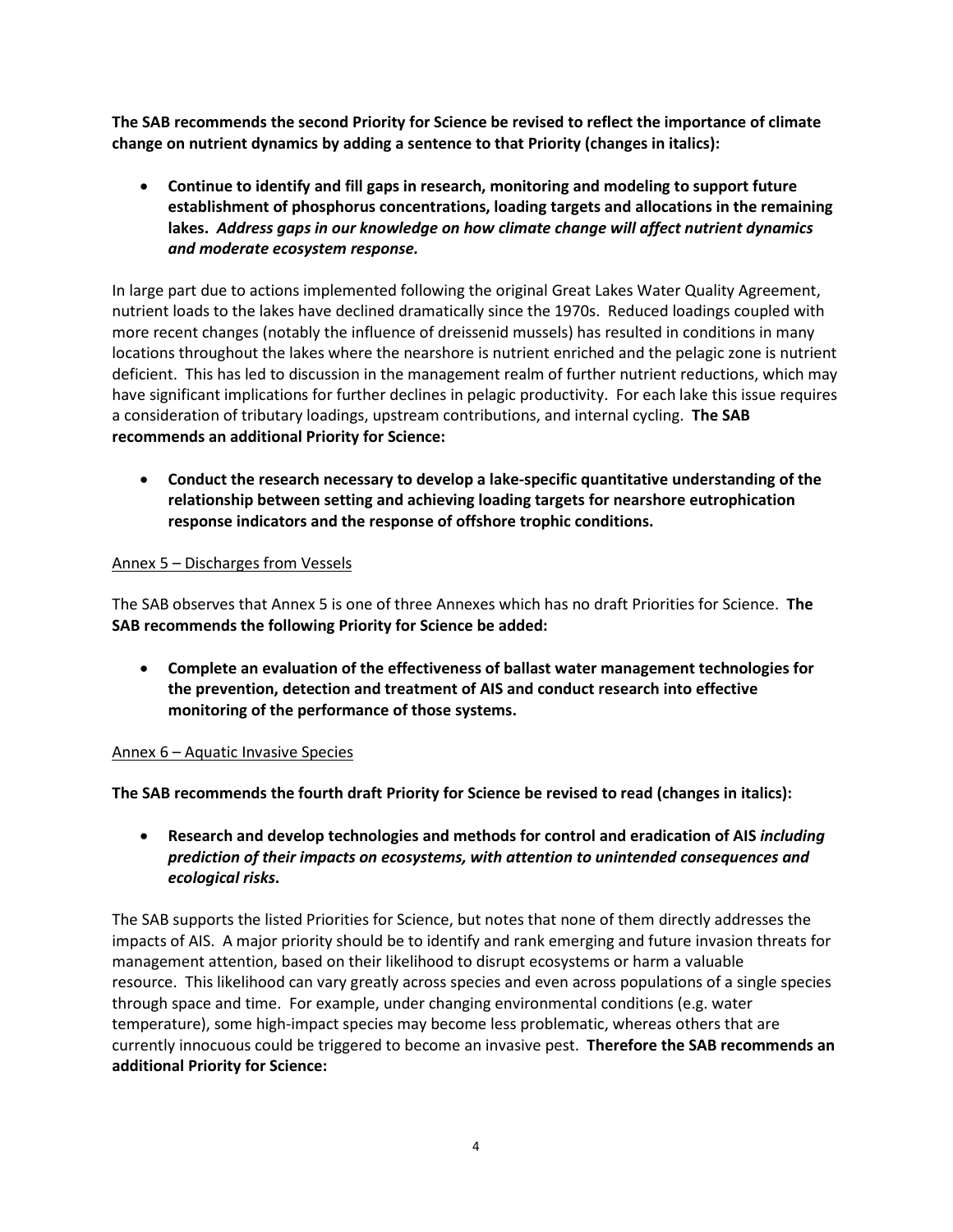• **Further develop risk assessment methods to predict high-impact invasion threats under changing environmental conditions.**

Another scientific area that should be prioritized is the risk of invasion of Great Lakes tributaries. Limited attention has been given to AIS in Great Lakes tributaries, apart from sea lamprey control. Most of what is known about invaders in the basin is from populations in the Great Lakes proper, yet tributaries are quite vulnerable, as shown through the ongoing colonization by the round goby, rusty crayfish and other species. The St. Lawrence River is also vulnerable to AIS entering from the Great Lakes. These vulnerabilities can be altered by climate change (potentially more rapidly than for the lakes) and by management decisions related to flow regulation and dams. **Therefore the SAB recommends an additional Priority for Science:**

• **Determine the vulnerability of Great Lakes tributaries to AIS, under different management and climate change scenarios.**

### Annex 7 – Habitat and Species

Wetlands are one of the most productive and diverse habitat types in the Great Lakes basin, and are also one of the most imperiled. **Therefore the SAB recommends an additional Priority for Science:**

• **Continue monitoring Great Lakes coastal wetland ecosystems and conducting research necessary to understand their response to cumulative effects of human-induced changes in water levels and flows, invasive species advance, and other stressors.**

**The SAB also recommends that the Parties develop scale-up predictive models of individual species persistence to species interactions and community function to inform assessments of ecosystemservice impacts.**

The nearshore is where most people experience the lakes, and is also subject to multiple stressors, yet this zone (including the landward area extending to the shoreline) is still relatively poorly studied. The Parties' Integrated Nearshore Framework provides a useful approach to improving nearshore conditions. **The SAB recommends that a Priority for Science be added to specifically focus on nearshore research, monitoring and surveillance.**

#### Annex 8 – Groundwater

The Parties' recent report *Groundwater Science Relevant to the Great Lakes Water Quality Agreement: A Status Report* provides a useful and thorough review of groundwater in the basin, including an identification of major science needs.

An additional issue that the SAB believes is important for improved management of the nearshore is a better understanding of how groundwater influences that zone. **Therefore the SAB recommends an additional Priority for Science:**

• **Evaluate the quantity of groundwater discharging into the nearshore at an appropriately resolved spatial scale and evaluate critical relationships between groundwater discharge and nearshore water quality and ecosystem health.**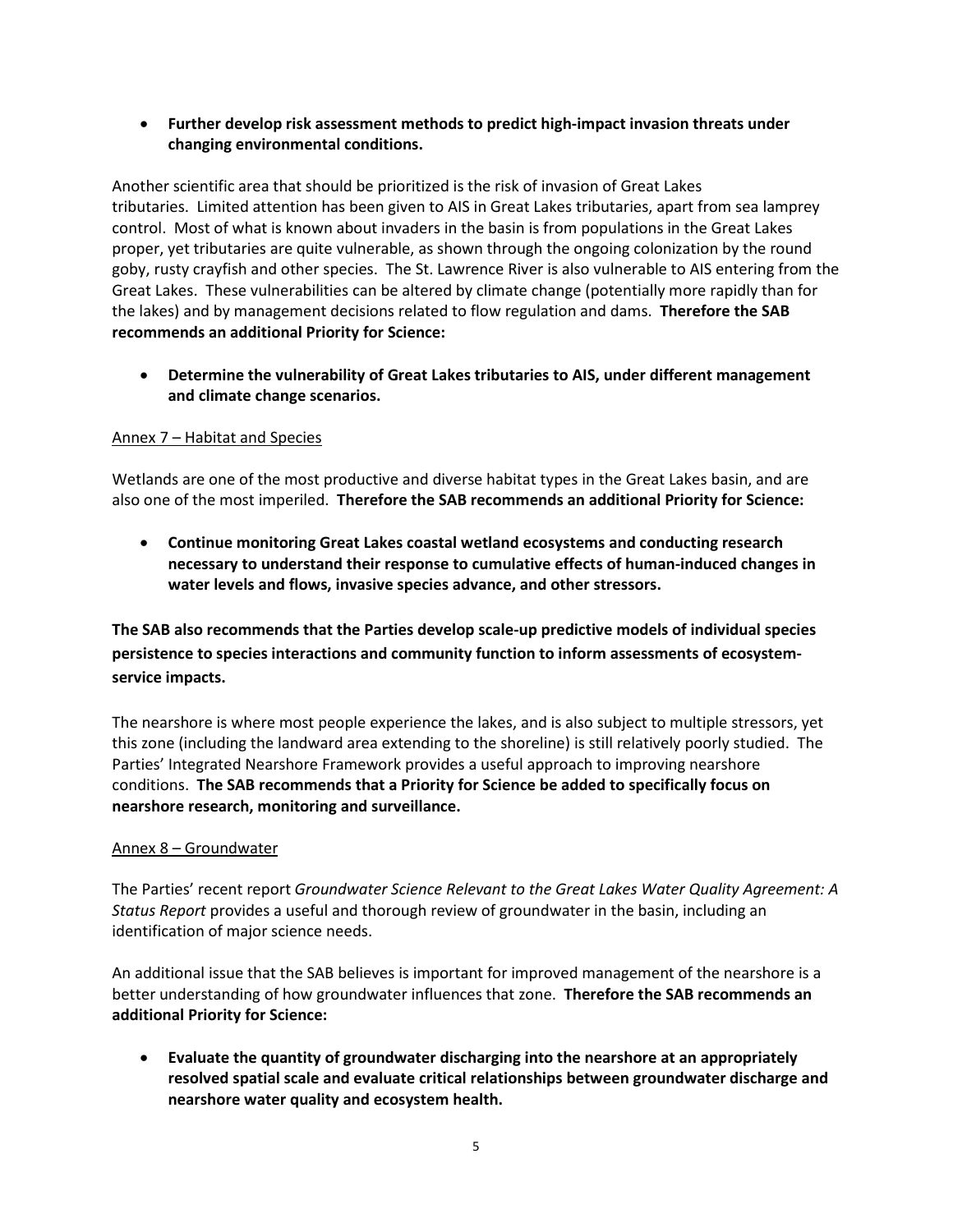### **The SAB also recommends that the Parties develop scaled-up models of the regional effects of groundwater interaction on Great Lakes water quality that are based on understandings gained from local-scale assessments.**

#### Annex 9 – Climate Change Impacts

The SAB observes that Annex 9 is one of three Annexes which has no Priorities for Science in the attached draft, although climate change is referenced in the draft Science Priorities for Annex 6. It is therefore unclear whether the Parties think there are no science priorities, or if they are intended to be covered elsewhere – in either case, the SAB recommends that be clarified.

### **The SAB recommends the following Priorities for Science related to climate change impacts be added:**

- **Continue work on potential implications of climate change for nutrient loads to the lakes, particularly for eutrophic areas.**
- **Increase assessments on potential implications of climate change on toxic chemical loads, cycling and exposures.**

Available evidence suggests that the Parties concur with the SAB and others that climate change is one of the most significant stressors on the Great Lakes. The SAB encourages the Parties to give consideration to the following in developing additional priorities related to climate change impacts:

- Given that climate change is a factor in all other Annexes it is essential that Annexes coordinate their efforts to identify their highest priority needs for climate change information and efforts to deliver the necessary information. Science must inform implementation, including actions that are forward looking to adapt to climate change.
- With respect to using the report *State of Climate Change Science in the Great Lakes Basin: A Focus on Climatological, Hydrologic and Ecological Effects* as an inventory for coordination of priorities, it is important to note that the report doesn't identify priorities and this should be noted in the binational science priority wording. Annexes will need to work together to identify work underway, confirm gaps and their highest priorities for further work to meet commitments which should include coordination on where there are overlaps/sharing of work areas.
- The development and reporting on indicators related to climate change is essential. Although five climate change indicators have been identified currently, work is still needed to incorporate climate change into other relevant indicators.
- Binational priorities related to climate change would benefit from more specificity in key areas so that they more closely align with the science needs identified in Annex 9 of the Great Lakes Water Quality Agreement. These include linking projected climate change outputs from regional models to Great Lakes models to better predict climate change impacts, as well as enhancing monitoring to provide the information required to validate models and assess climate change impacts on water quality.

#### Annex 10 – Science

The SAB notes that unlike the other Annexes, Annex 10 in the attached draft does not specify whether the listed items are Priorities for Science, or Priorities for Action, or both. This should be clarified.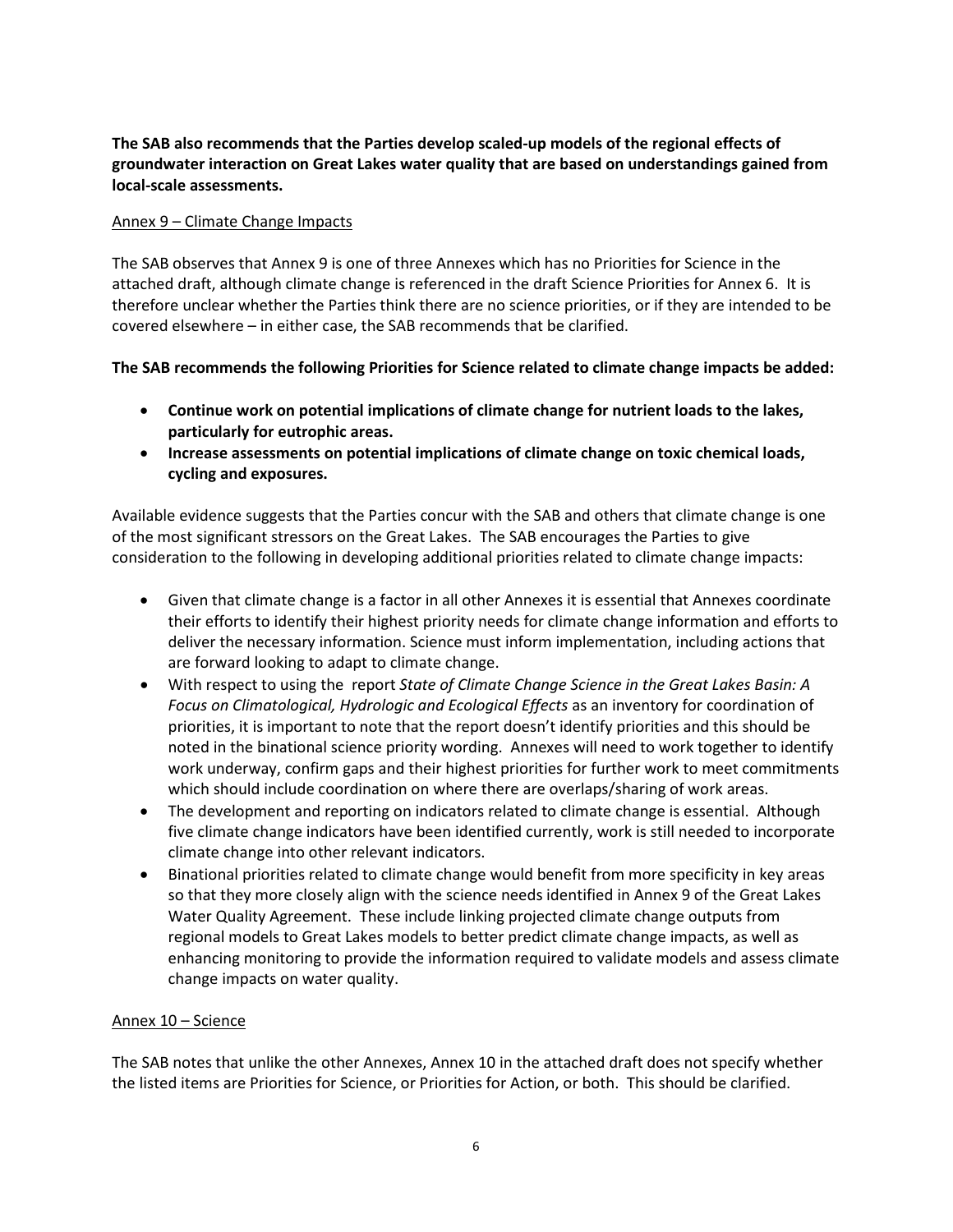**The SAB recommends that the second Priority for Science refer to the importance of considering any improvements or revisions to metrics, as part of the indicator process.**

**The SAB recommends that the third draft Priority be revised to read (changes in italics):**

• **Develop tools** *requirements* **for GLWQA federal annex co-chairs, program managers (e.g., SOLEC) and project managers (e.g., nearshore framework) to assess the usefulness of the various data access systems/platforms for their work** *to adhere to federal open data access standards and publish data through the Great Lakes Observing System***.**

For the third draft Priority, the SAB notes that it may involve working backwards from the demands of the current ecosystem models being employed, which involves an examination of the applicable temporal and spatial scales involved, as well as the variables and parameters that serve as inputs to those models. In addition, the bias for continuing past sampling protocols for continuity and trend comparison should be considered in an assessment of data needs and gaps.

**The SAB recommends that the fourth draft Priority be revised to read (changes in italics):**

• *Identify and* **integrate science activities across all Annexes to ensure that essential knowledge gaps are filled and that science needs across the Agreement are effectively managed.**

The fourth draft Priority lacks specificity, and would benefit from an elaboration on how it will be achieved. This relates to the performance metrics comment offered earlier in this advice.

**Related to the first draft Priority (i.e., CSMI) the SAB recommends that the Parties review the last two complete cycles of CSMI activities (i.e., 10 years) and assess the success of the program and the extent to which the initiative has provided new data and information otherwise lacking or absent from 'off year' monitoring.** This assessment should include an examination of:

- What assets have been employed, and how are they deployed differently than off years?
- Are undersampled periods (e.g., winter conditions) or regions (e.g., nearshore) or processes (e.g., air-water exchange, nitrogen biogeochemistry) being identified and addressed?
- Does a five year cycle make the most sense? To what degree does this preclude an examination of certain dynamics i.e., comparisons across five years within an individual lake across a large range of processes?
- How can the focus on the connecting channels and St. Lawrence River be improved?
- How much is being invested in the CSMI effort and how is it apportioned?
- Is there a readily available repository of CSMI data and results?
- Is there merit in considering a 'Comparative Science and Monitoring Initiative' that examines processes across the basin rather than on a lake-by-lake progression with a focus on a particular issue, not a particular lake?
- To what extent is the larger research community engaged? Universities are already involved but would more academic involvement enrich the pursuit of priority science activities or appropriately adjust recurring CSMI activities? Would a greater emphasis on joint agencyacademic activities enlarge the network of experts focusing on advancing science related to the lakes?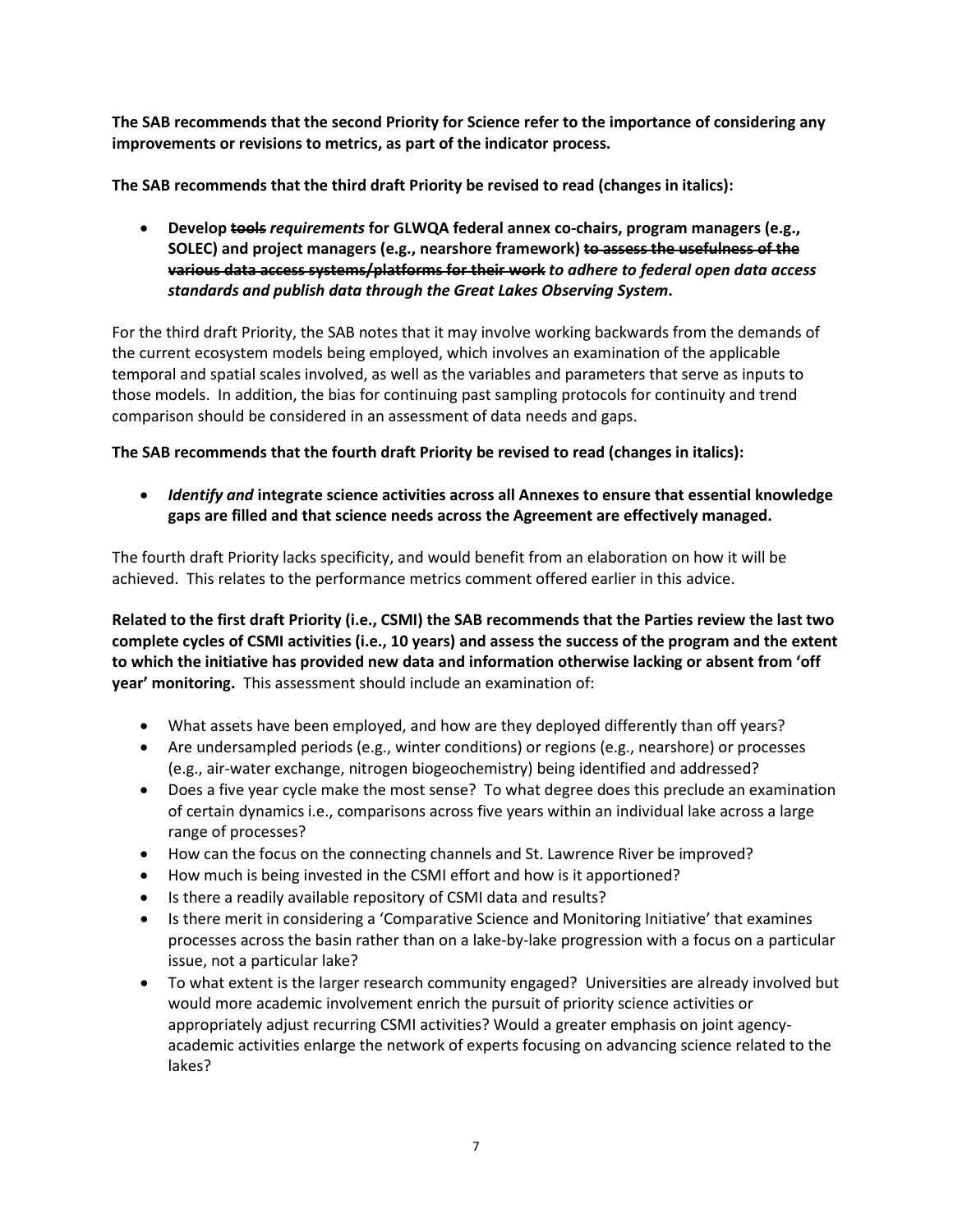Science information is extensively used to inform program and policy decisions; arguably, those decisions do not consider the economic benefits and costs to the same extent. **The SAB recommends an additional Priority be added to Annex 10:**

• **Complete a quantitative and rigorous economic analysis of a variety of human activities that impact environmental quality e.g., land use and agricultural practices, to supplement available science information in informing program and policy decisions.**

### **Editorial**

For several of the draft Priorities every line is bulleted instead of every science priority e.g., Annex 2 this formatting issue should be corrected.

For some Annexes Priorities for Science are listed followed by Priorities for Action, and for some Annexes Priorities for Science and Priorities for Action alternate; a consistent approach should be used.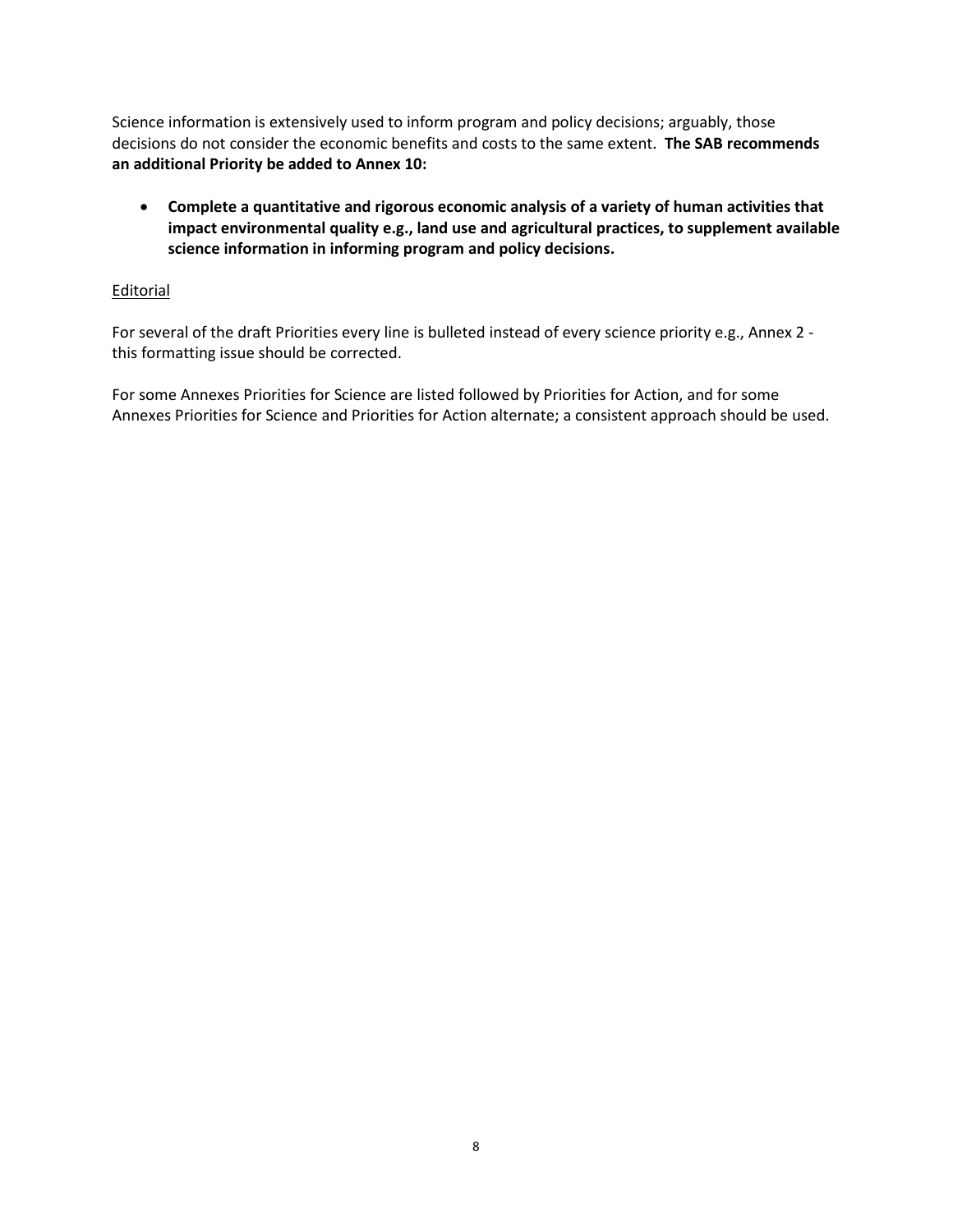**Chris Korleski, U.S. Environmental Protection Agency**

**Carla Torchia, Environment and Climate Change Canada**

**GLEC Secretariat**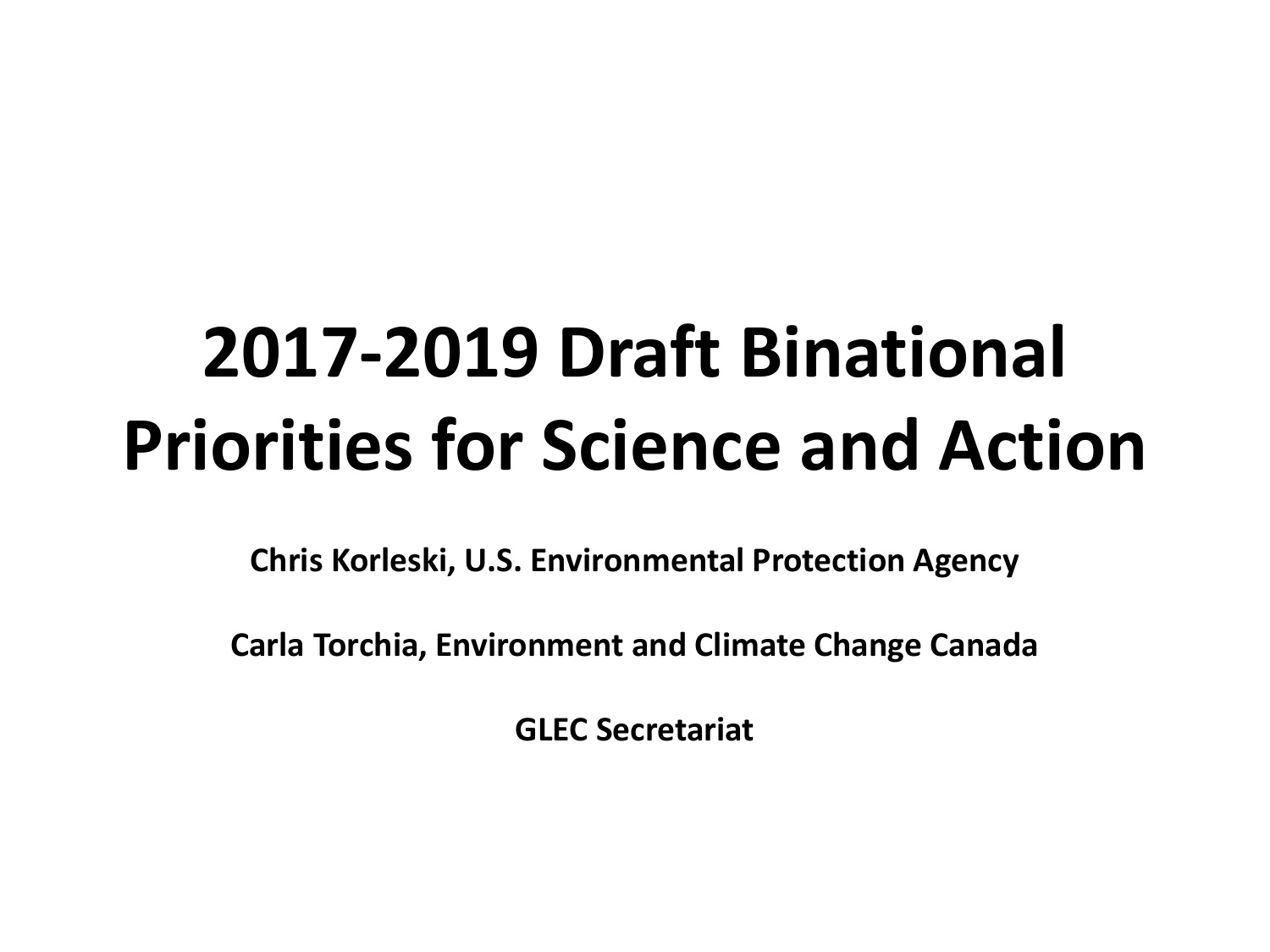# **Binational Priorities for Science and Action** *Current Status and Next Steps*

- **GLWQA Article 5:** *"The Parties shall establish, in consultation with the Great Lakes Executive Committee, binational priorities for science and action to address current and future threats to the quality of the Water of the Great Lakes."*
- **Preliminary draft priorities have been developed by Annex Co-Leads**
- **Next Steps:**
	- Finalize draft priorities
	- GLEC members to provide input by June 30, 2016
	- Draft priorities discussed at the Great Lakes Public Forum (Oct 4- 6, 2016)
	- Priorities finalized following the Forum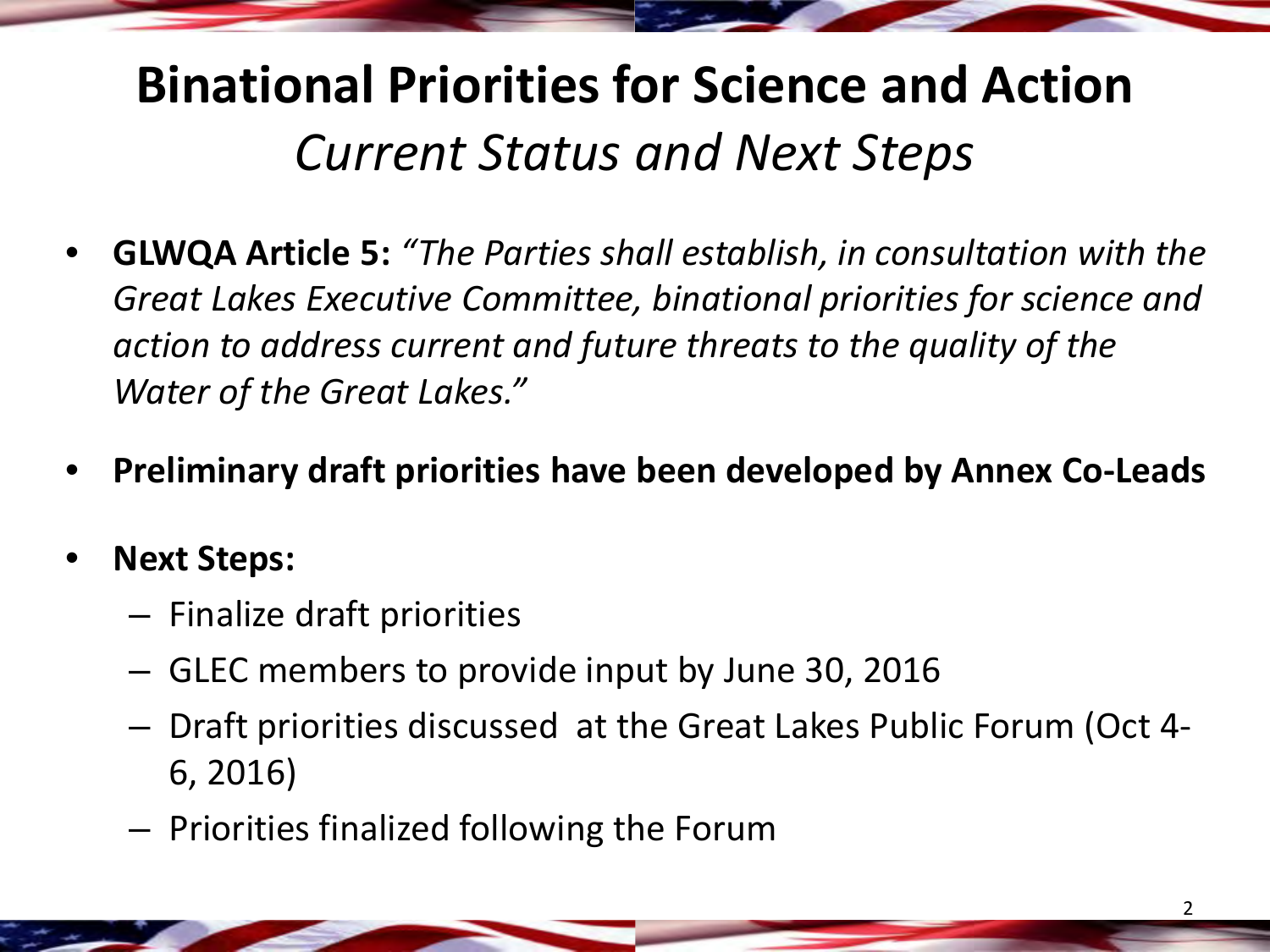## **Annex 1 Areas of Concern Priority for Action**

• Canada and the United States will continue to vigorously implement remedial action plans to restore beneficial uses within domestic and binational Areas of Concern.

### **Annex 2 Lakewide Management**

## **Priority for Science:**

- Identify and address lake-specific priorities for science and monitoring through the Cooperative
- Science and Monitoring Initiative and Lakewide Action and Management Plan processes. The Lake
- Partnerships will identify CSMI-focussed science and monitoring priorities for Lake Erie in 2017, Lake
- Michigan in 2018, and Lake Superior in 2019.

- Implement the 2016 Lake Superior and Lake Huron Lakewide Action and Management Plans
- Publish and begin implementation of Lakewide Action and Management Plans for Lake Ontario in
- 2017, Lake Erie in 2018, and Lake Michigan in 2019.
- Publish LAMP Annual Reports.
- Pilot the nearshore framework assessment in select areas to refine the approach for
- implementation at a basin wide scale.
- Increase outreach and engagement efforts.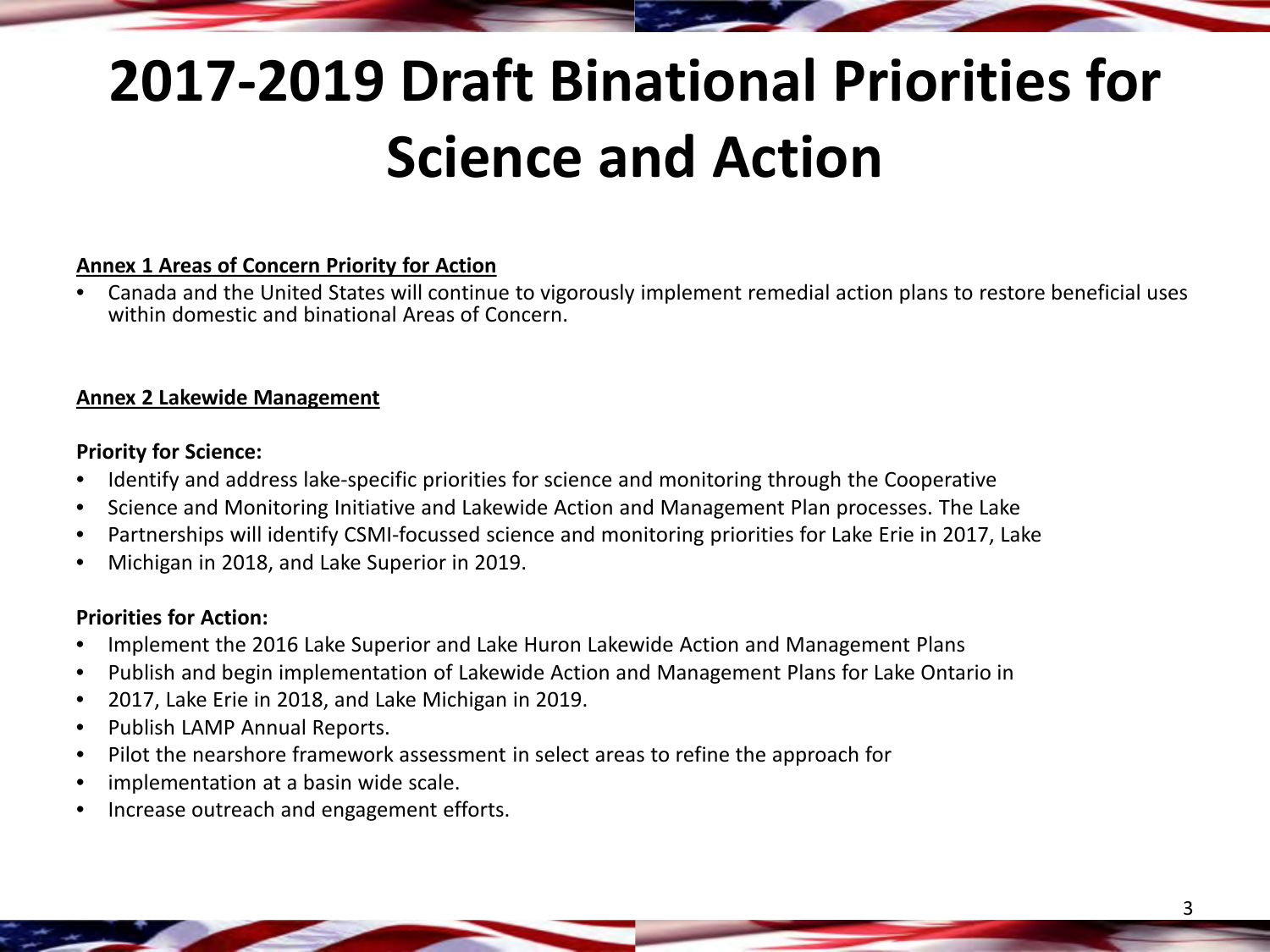# **Annex 3 Chemicals of Mutual Concern**

# **Priorities for Science:**

- Undertake research, monitoring and/or surveillance activities identified in binational strategies, to address information gaps and needs for Chemicals of Mutual Concern as well as in support of future performance measurement/indicators work.
- Coordinate research, monitoring and/or surveillance activities to provide an early warning for chemicals that could become Chemicals of Mutual Concern.

- Continue the development of Binational Strategies for Chemicals of Mutual Concern.
- Identify existing water quality standards, objectives, criteria and guidelines for Chemicals of Mutual Concern as Binational Strategies are developed.
- Recommend Candidate Chemicals of Mutual Concern for consideration by the Great Lakes Executive Committee through applying the binational process and considerations to government as well as external stakeholder chemical nominations.
- Continue to designate Chemicals of Mutual Concern.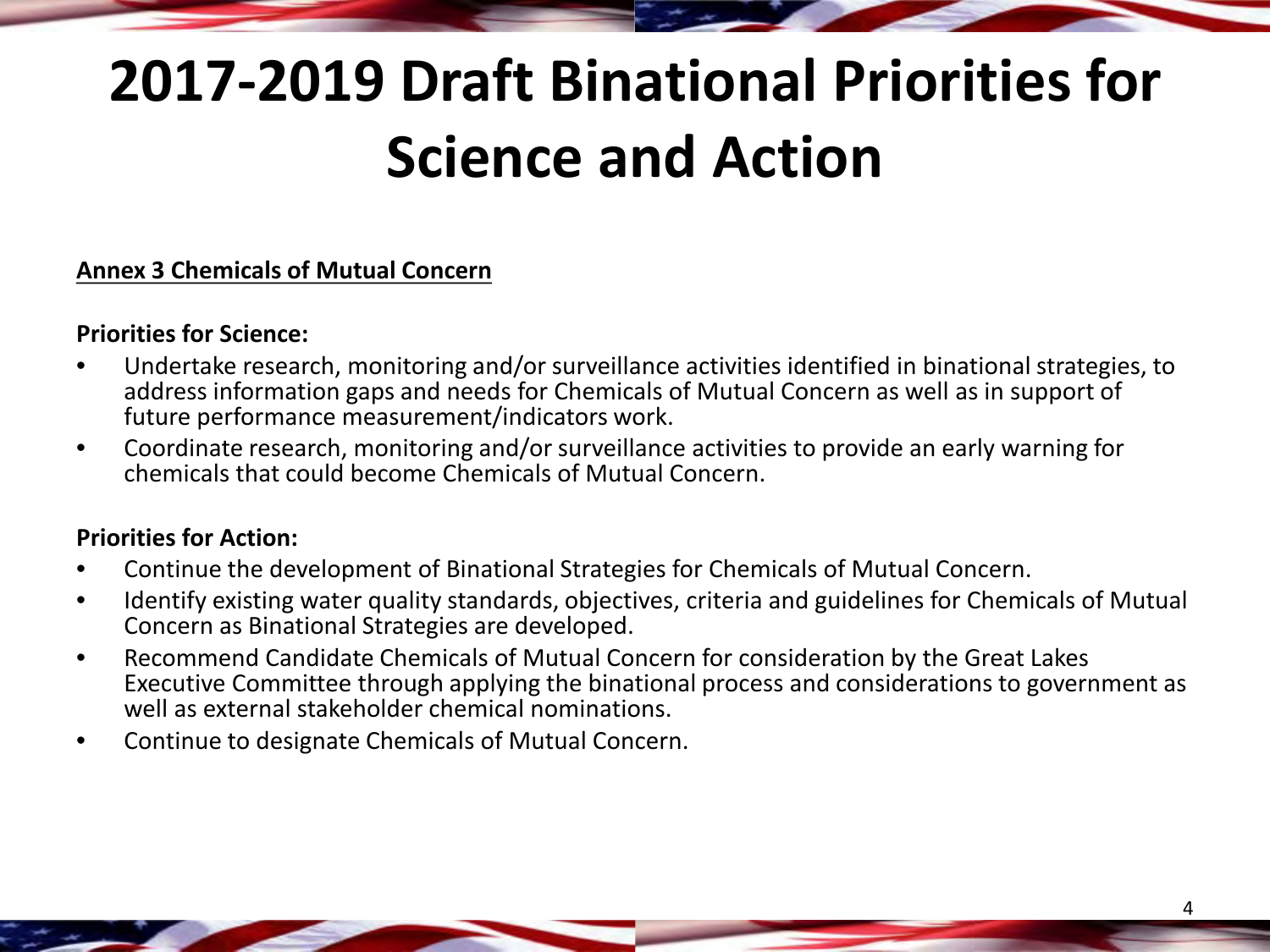# **Annex 4 Nutrients**

- **Priority for Action:** Engage stakeholders in the development and begin implementation of phosphorus reduction strategies and domestic action plans for Lake Erie not later than 2018.
- **Priority for Science:** Establish monitoring techniques and modeling approaches to enable tracking progress towards Lake Erie phosphorus load reduction targets.
- **Priority for Action:** Establish phosphorus loading reduction targets that will minimize impacts from nuisance algae in the eastern basin of Lake Erie.
- **Priority for Science:** Continue to identify and fill gaps in research, monitoring and modeling to support the future establishment of phosphorus concentrations, loading targets and allocations in the remaining Lakes.

# **Annex 5 Discharges from Vessels**

• None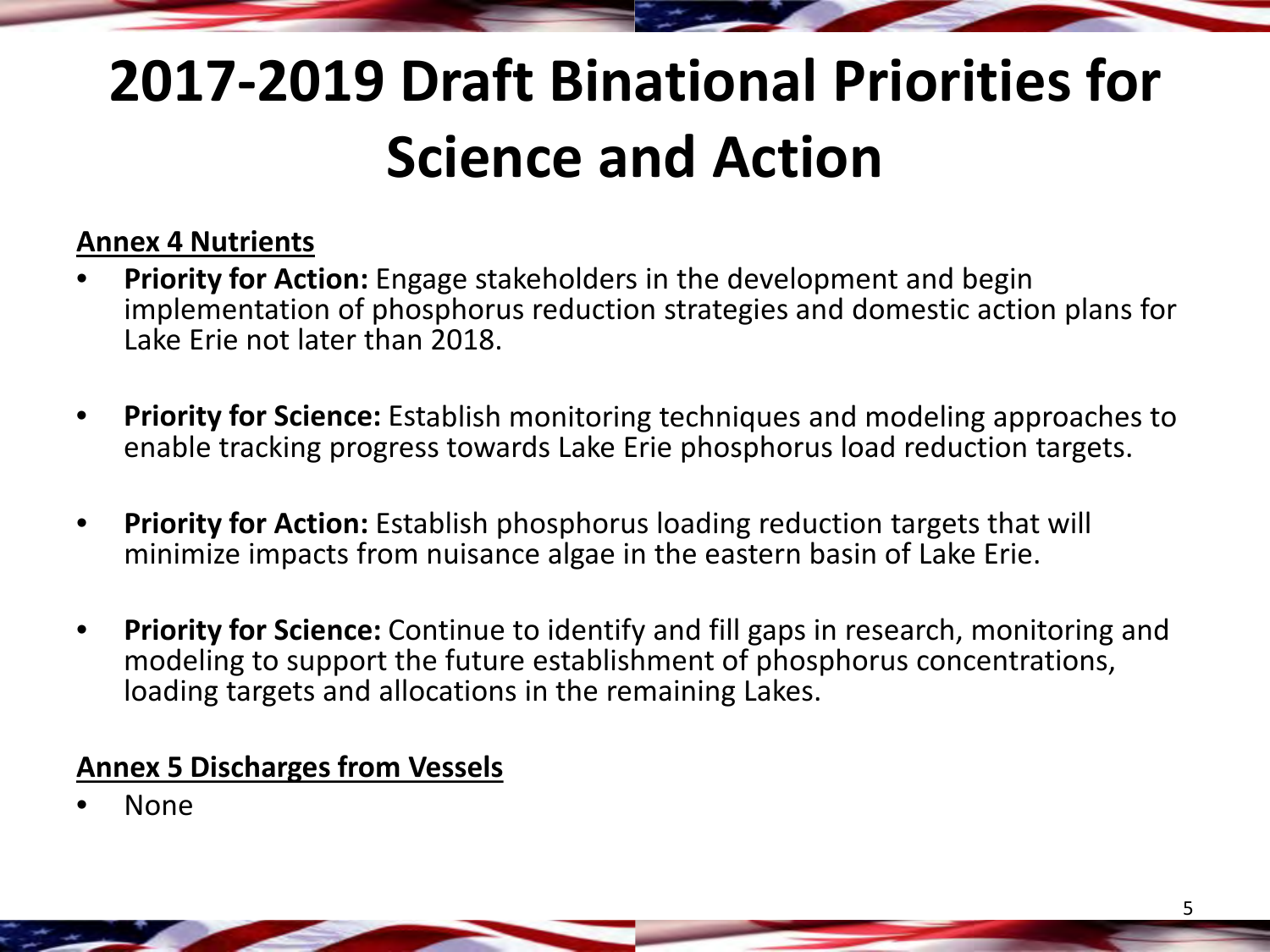# **Annex 6 Aquatic Invasive Species**

# **Priorities for Science:**

- Determining feasibility and effectiveness of AIS eradication and containment methods to inform rapid response decision making.
- Develop technology and methods to achieve effective barriers that prevent the spread of AIS while allowing the movement of other ecosystem components through canals and waterways.
- Develop and evaluate early AIS detection technologies and methods.
- Research and develop technologies and methods for control and eradication of AIS.
- Determine the effects of habitat and climate change on risks of AIS establishment.

- Refine and enhance the early detection and rapid response initiative that coordinates effective
- domestic and, when necessary, binational response to prevent AIS from becoming established in the Great Lakes.
- Support harmonization of and access to risk assessments of species, pathways, and vectors of AIS.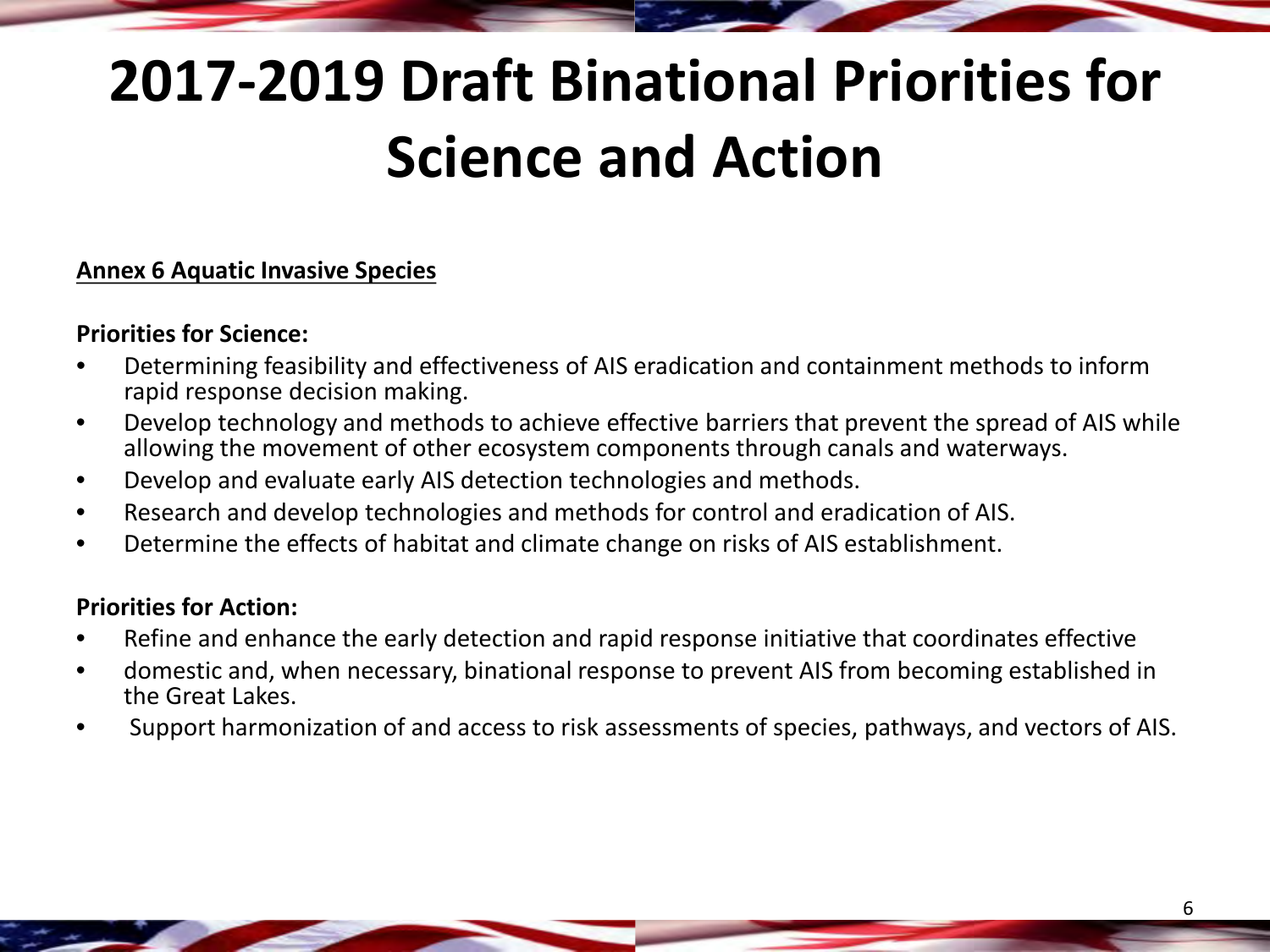# **Annex 7 Habitats and Species**

# **Priority for Science:**

• Pilot the Habitat Baseline Survey in select areas to refine the approach to evaluate habitat (including understanding climate change effects) for implementation at a Great Lakes wide scale.

# **Priority for Action:**

• Complete a review of existing Great Lakes habitat and species conservation strategies and strategic plans to identify gaps and common priorities as the basis for developing a binational framework for prioritizing actions.

# **Annex 8 Groundwater**

# **Priorities for Science:**

- Develop better tools to assess groundwater surface water interaction and use them to advance assessment of regional-scale groundwater discharge (quantity) to surface water in the Basin.
- Establish science-based priorities to advance the assessment of the geographic distribution of known and potential sources of groundwater contaminants relevant to Great Lakes water quality, and the efficacy of mitigation efforts.
- Advance monitoring, surveillance, and assessment of groundwater quality in the Great Lakes Basin.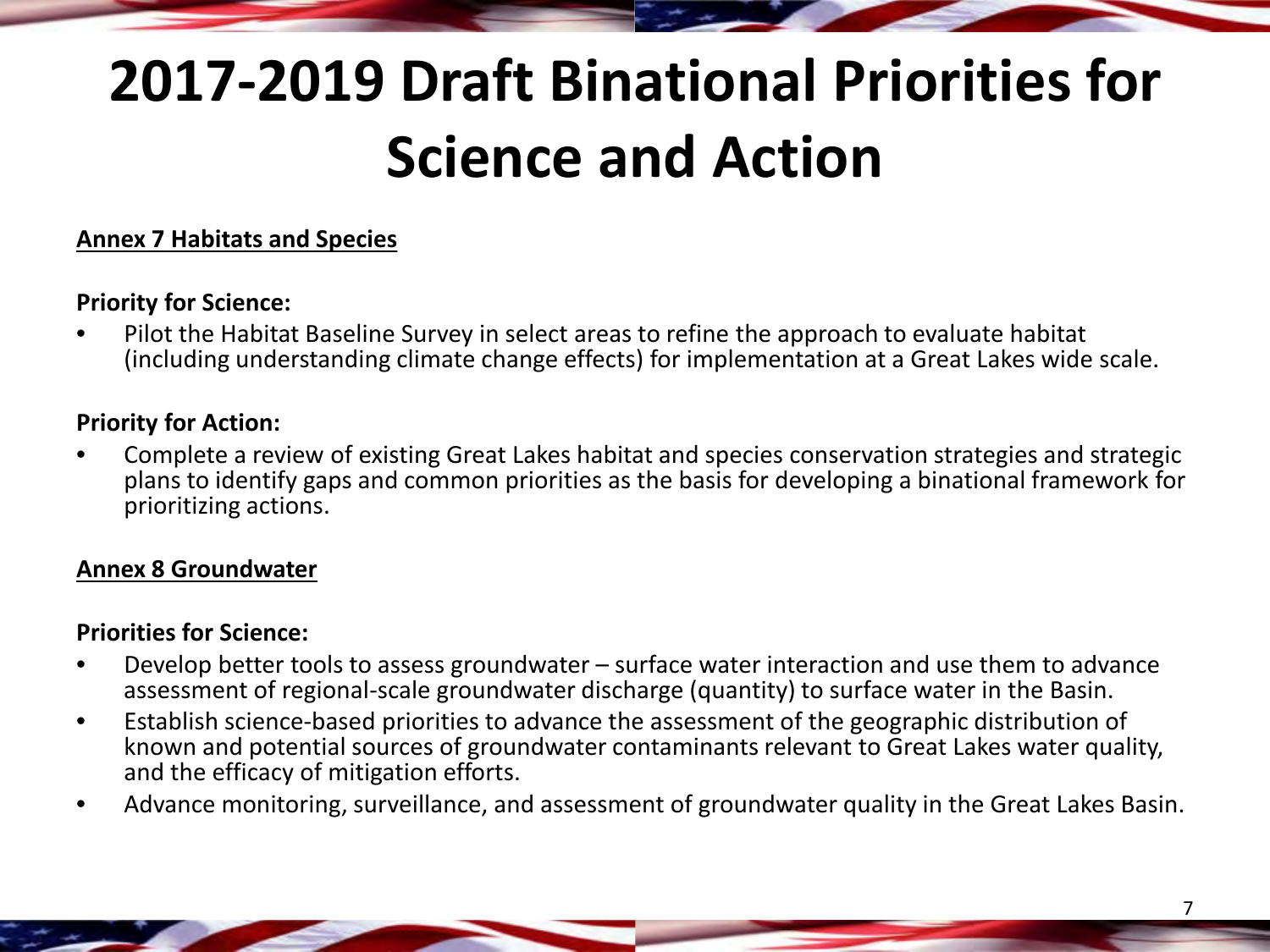# **Annex 9 Climate Change Impacts**

- Work with other Annexes to identify their highest priority needs for climate change information to support implementation of their commitments and to ensure climate change impacts are considered throughout the GLWQA.
- Work with the Science Annex to provide guidance on climate change indicators for use in the State of the Great Lakes (SOGL) reporting; and provide guidance on how to incorporate climate change information in other relevant SOGL indicators.
- Assess which agencies or individuals are best suited to address, or are already addressing, high
- priority needs identified in the "State of Climate Change Science in the Great Lakes Basin: A Focus on Climatological, Hydrologic and Ecological Effects" report.
- Refine and continue to issue "Great Lakes Climate Summaries and Outlooks" fact sheets with enhanced bi-national collaboration to produce and deliver climate information on a regular basis.